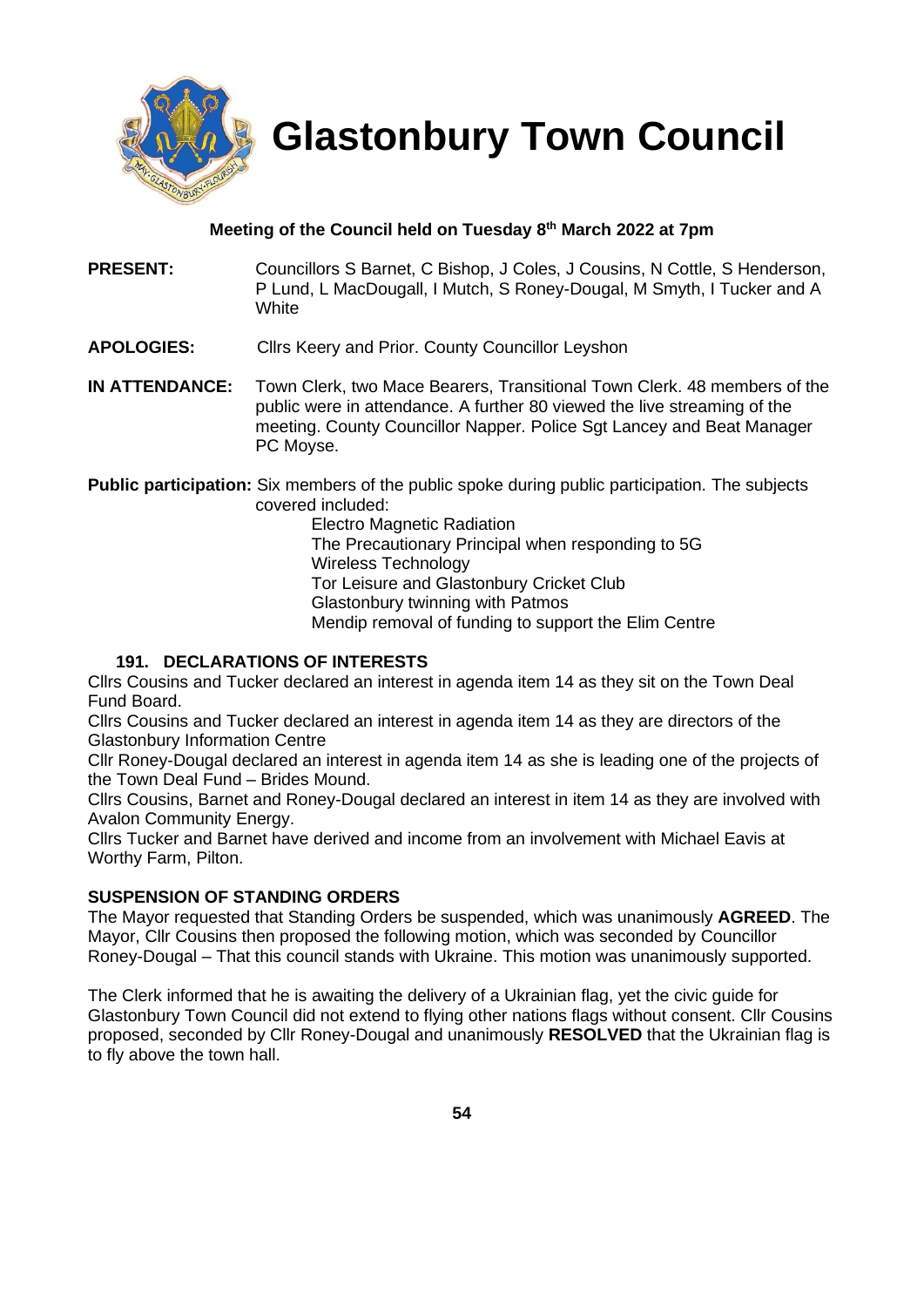## **192. TO APPROVE THE MINUTES OF THE TOWN- COUNCIL MEETING HELD ON TUESDAY 8 th FEBRUARY 2022**

The minutes of the meeting held on 8<sup>th</sup> February were considered accurate and were duly signed by the Mayor. Cllr Lund requested that an amendment be made to item 186 expressing his concern that Glastonbury Town Council had not debated fully the reason for the changes to one of the projects. The minute for this item was altered.

# **193. SUMMARY OF ACTIONS FROM THE PREVIOUS MEETING**

- The clerk has written on behalf of the Mayor to Kew Gardens and attempted again to identify the location of a Holy Thorn.
- The Climate Emergency and Resilience Officer has been asked to undertake a whole town study of Glastonbury to assess the carbon footprint.
- The Climate Emergency annual report is to be circulated to all councillors.
- Signs informing that there is no herbicides or pesticides used by Glastonbury Town Council is in hand
- The clerk written to Papa John's and informed that their car parking is not appropriate at the Market Cross.
- The clerk is to contact the police to reconvene the monthly meetings with Cllrs Henderson and Lund.
- The clerk enquired if the police receive support from other organisations when dealing with vulnerable people and was informed that there is support available, which is regularly used.
- The clerk has contacted Highways (Mendip) to inform of road problems at Middle Drove as reported by a member of public at the last meeting.

# **194. TO RECEIVE A POLICE REPORT – SGT Lancey**

The Police report had been tabled and placed on the Town Councils website. In summary Sgt Lancey informed that:

- There has been an increase in organised begging
- They are still pursuing the assault of a female cyclist
- An untaxed vehicle being seized
- **EXEDENT** Issuing of warning letters to address anti social behaviour and poor driving
- Community engagement events continue to supported by the police.
- Joint patrols with Mendip DC enforcement officers has reconvened
- The team have assisted the Mental Health outreach team by locating a vulnerable female
- The display of additional signage at the churchyard is being supported
- Continued support for 'Having a 'cuppa with a copper'.

Sgt Lancey was thanked for the work of the beat team, which are currently under staffed. Questions from councillors included the subjects of Beltane, Community Fridge and Stonedown Lane.

### **195. MENDIP DISTRICT COUNCIL CONSULTATION ON PUBLIC SPACE PROTECTION ORDERS**

The clerk introduced this item, informing the council that earlier this year, the opportunity to input to the consultation document had been discussed. Many of the suggested changes were included in this wider document which is open now for formal consultation. The purpose of the proposed PSPO is to assist other authorities in the provision of appropriate measures to ensure that individuals or groups of individuals from either having a detrimental effect on the quality of life of those in the locality.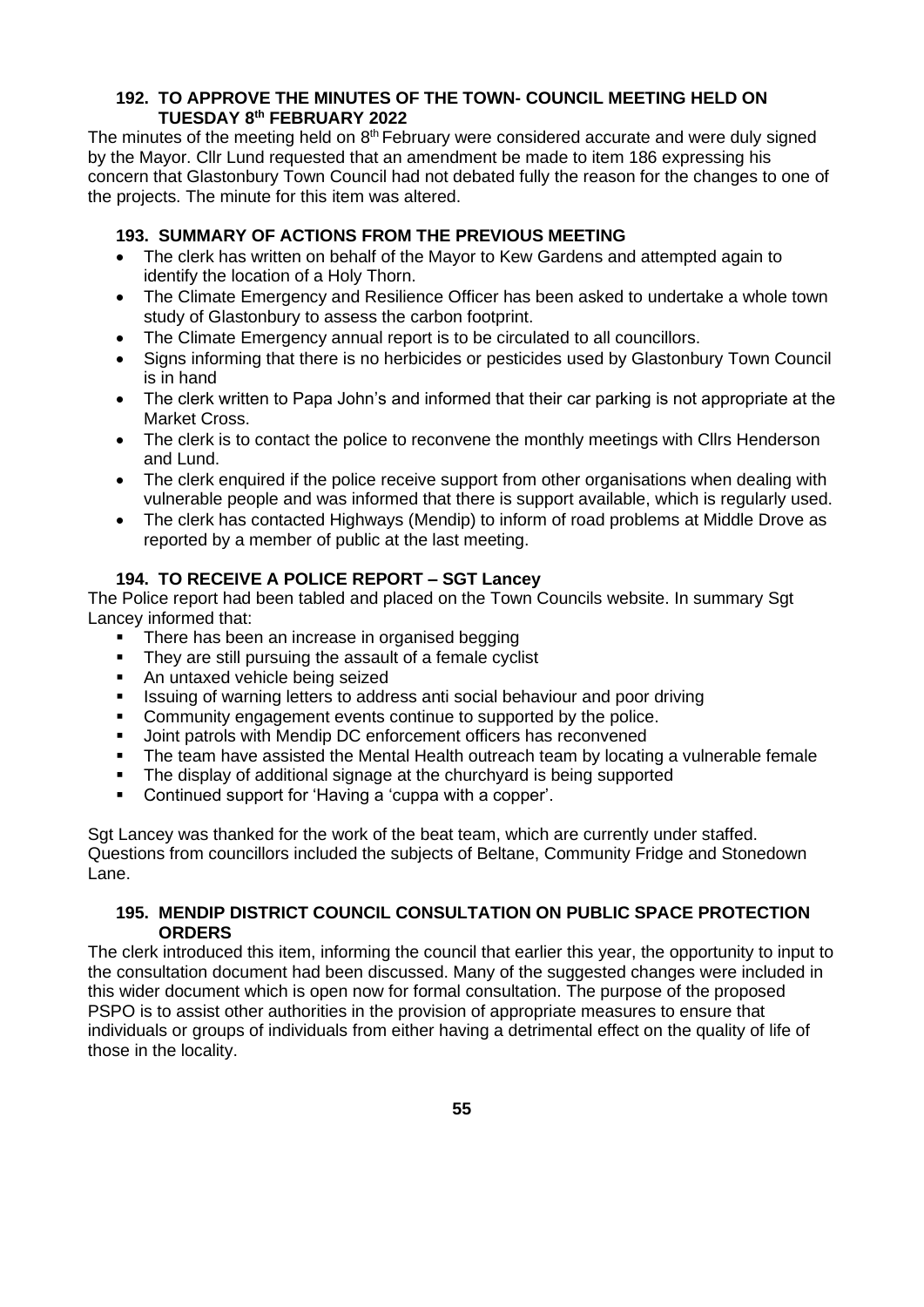Cllr Bishop proposed that Glastonbury Town Council supports the introduction of the proposed Public Space Protection Order. After much debate, Cllr Tucker proposed, seconded by Cllr Barnet an amended motion, that a separate committee meeting is held to discuss the completion of the questionnaire. This motion was supported 12-1-0 and therefore approved by majority. The original motion, proposed by Cllr Bishop and seconded by Cllr Coles was defeated 1-12-0. The clerk reminded the council that the consultation had to be completed by the  $20<sup>th</sup>$  March and suggested that a meeting is held immediately following the Planning Committee meeting on  $15<sup>th</sup>$  March.

### **196. TO RECEIVE AND CONSIDER THE RESOLUTIONS OF:**

**Planning 15th February 2022**

The resolutions for the February Planning meeting were noted

### **Property and Assets 15th February 2022**

The resolutions from this committee were noted. The clerk informed that there was a significant resolution contained within these minutes, that of conjoining the properties of the Town Hall and St Dunstan's House and treating them as one unit.

### **Youth Provision held on 1st March 2022**

Cllr Barnet informed that the YMCA have recently purchased a property on Street Road with the intention of it being used by homeless young people. The resolutions were noted.

## **197. MOTION**

### *Proposed by Cllr Keery, Seconded by Cllr Tucker*

Aware of the shortage of affordable housing in the town, Glastonbury Town Council planned to build some carbon neutral/eco-friendly properties on land it owns and would continue to own at Lowerside Lane, which is currently being used for allotments. Accordingly, a plot was purchased in 1995 on Common Moor Drove to enable the Lowerside Allotments to be moved there and free the land for housing. Plans are in hand to divide the Common Moor site with 61 allotments and the council is looking for other appropriate allotment sites. To enable the plan to proceed and to provide affordable housing for Glastonbury families and future income for the Town Council, this council supports these proposals as a long-term aspiration of the council.

Due to Cllr Keery's absence, this motion was withdrawn with the intention that it being included on the agenda of the next meeting.

## **198. RECEIVE COUNTY COUNCILLORS REPORTS**

Cllr Napper had submitted a written report prior to the meeting which had been tabled and placed on the website. The content included an update on Local Government reorganisation and an overview of the current round of budget setting. There remains an intention for SCC to be carbon neutral by 2030, which has received a significant amount of funding in next years budget to address decarbonisation. Other questions raised included the subjects of parking permits on Wells Road, A request to introduce parking permits on Manor House Road. Concerns of parked vehicles close to the junctions on Wells Road to both St Edmunds Road and Manor House Road.

Cllr Leyshon's report was read to the council and included:

- Residents parking on Wells Road
- Body cameras being worn by NSL Parking Enforcement staff
- The proposed PSPO
- The continued search for appropriate locations for traveller sites
- Road narrowing on Stonedown Lane
- Bretenoux Road and the outcomes of recent consultation.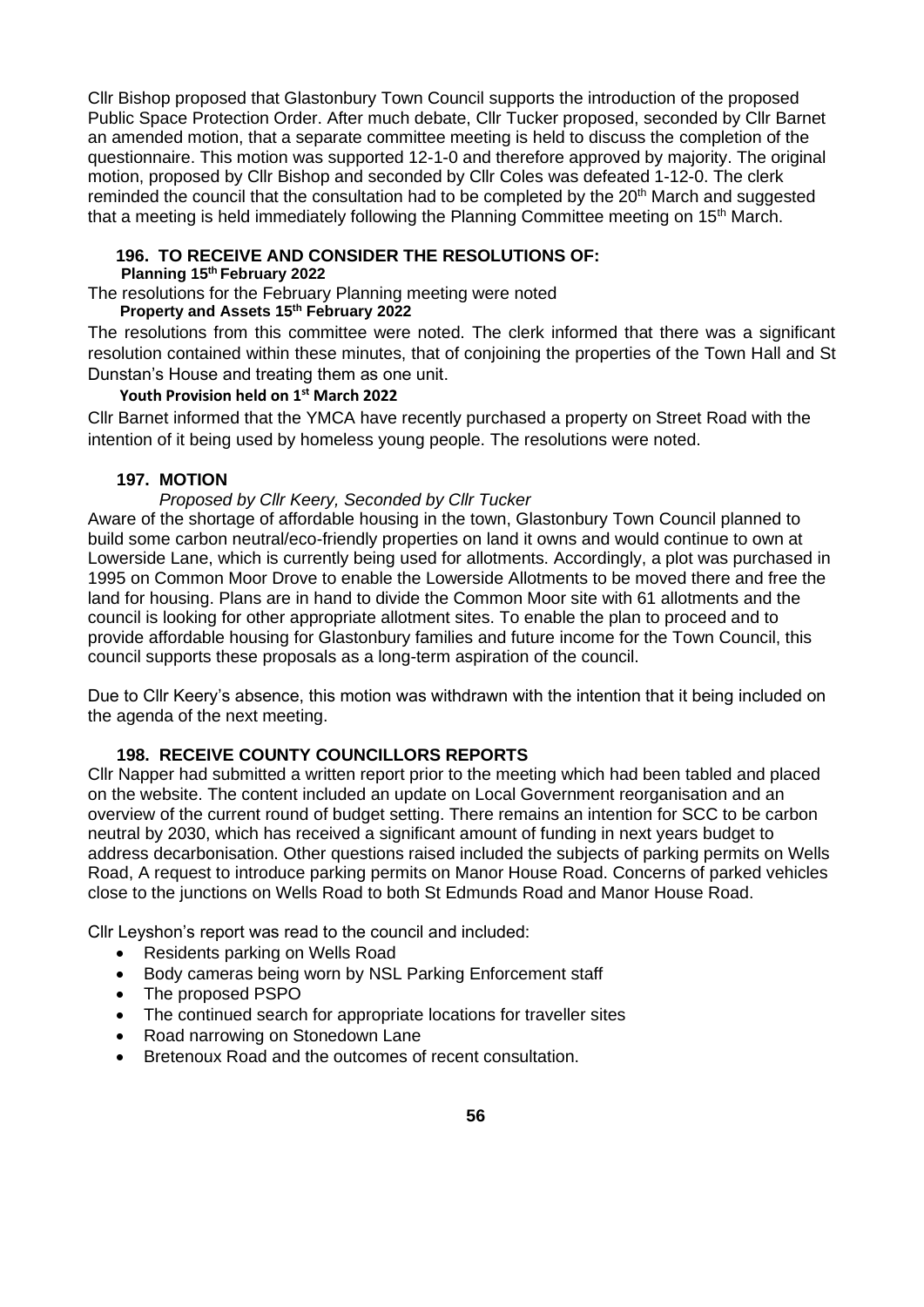# **199. TO RECEIVE DISTRICT COUNCILLOR REPORTS**

Cllr Henderson informed that he had attended the Full Council meeting recently where the budget was set for the last year of this authorities existence. Cllr Henderson had reflected on the comments raised about the funding being withdrawn from Elim Connect. Further, Cllr Tucker proposed, seconded by Cllr MacDougal and unanimously **AGREED** that the clerk is to write to the Leader, CEO and Portfolio Holder for Housing and enquire what the authority proposes to introduce to replace the existing support provided to rough sleepers. 12-0-0

Cllr Cousins informed that he had attended also the full council meeting and the agm of the Drainage Board.

Cllr Cottle informed that he had chaired the recent full council meeting.

### **200. TO RECEIVE THE BUDGET MONITORING REPORT**

The budget monitoring report was presented and approved. A question regarding the arrears of the Common Moor Allotment Association should be pursued.

### **201. TO RECEIVE THE SCHEULE OF PAYMENTS**

The Schedule of Payments was presented and approved.

#### **202. REPORTS FROM ADVISORY COMMITTEES**

- **a. Frost Fair.** Cllr Tucker
	- There was nothing to report

### **b. Glastonbury in Bloom**

The Mayor informed that there is to be held a seminar in Beer, Devon. The Transition Town Clerk informed that a scheme to renovate the telephone box at the side of the town hall was underway, which includes a box planting scheme

## **c. Climate Emergency**

Cllr Roney-Dougal informed of;

- $\triangleright$  the pending food fair and the importance of food security.
- $\triangleright$  A retrofit project which informs people how to reduce energy
- ➢ The intention to revisit the Neighbourhood Plan and introduce climate emergency measures
- $\triangleright$  The intention to hold a citizens assembly in the near future
- $\triangleright$  The information stall at the weekly market
- ➢ Issues of pollution on the River Brue
- $\triangleright$  Advice on resilience available through the eco hub.

#### d. **Queen Elizabeth II Platinum Jubilee**

The Mayor invited the Transition Town Clerk to speak to this. The meeting was informed that what had been presumed to be a sum of £4,000 set aside to host the various projects had been misinterpreted and was an amount that may have been available to underwrite the programme of activities. An application has been presented to The Lottery for £6,900 to support the various projects planned over the weekend of the 2nd – 5th June. The youth committee has agreed to underwrite the activities to the value of £3,000 in the event that funding is not forthcoming. Councillors were asked if the remainder of the costs, should funding not be available from outside sources and a small additional budget of £1,500 be supported by the town council.

Cllr Cousins proposed that the suggested sources of funding support be acceptable to the council, seconded by Cllr Barnet and unanimously **AGREED**. 12-0-0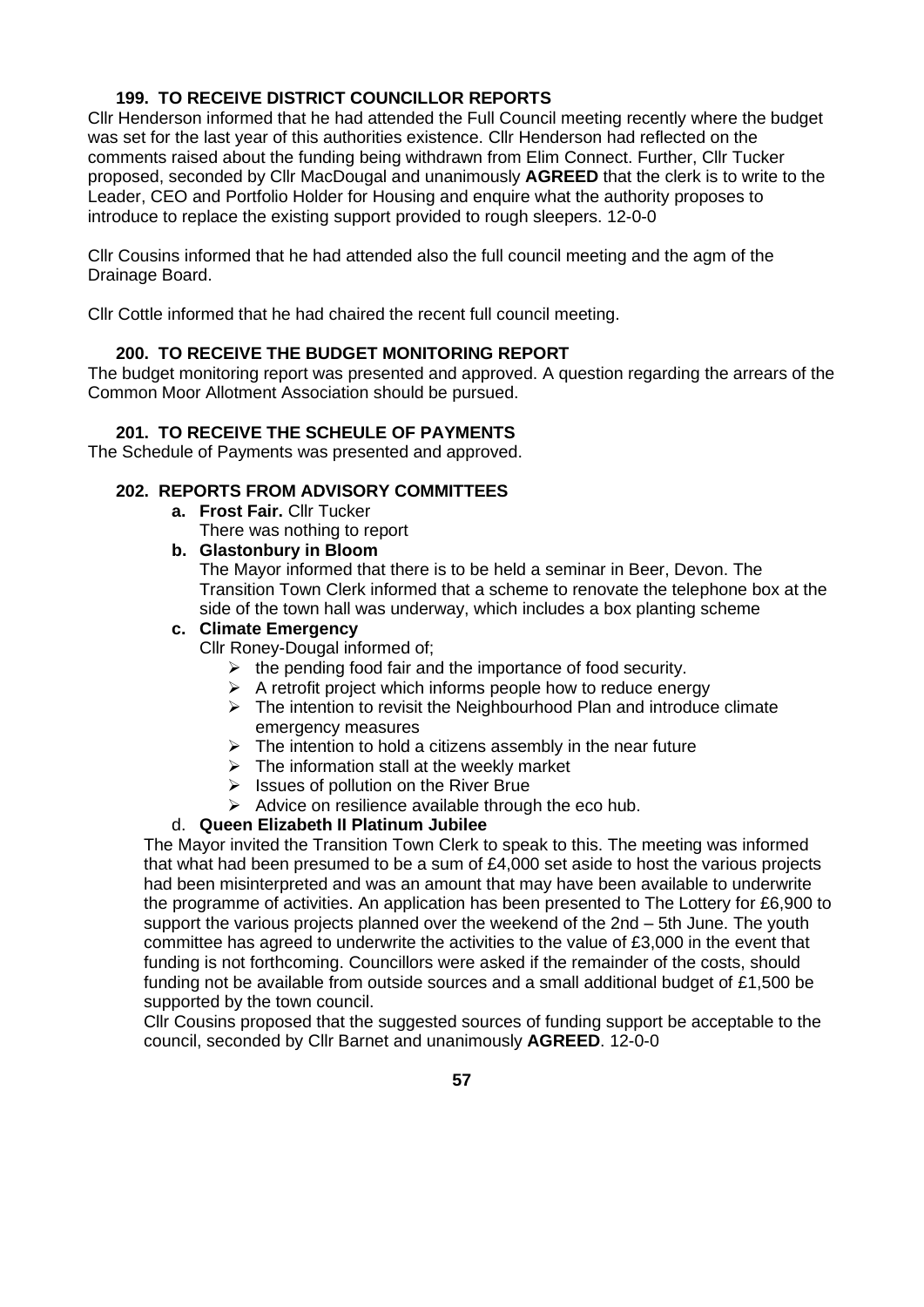## **203. REPORTS FROM OUTSIDE BODIES**

### a. **Town's Fund**

Cllr Tucker thanked those who had attended the open event on  $25<sup>th</sup>$  February in the Town Hall, summarising that he considered the event had been organised well and received in excess of 350 visitors during the day.

Mendip DC are the accountable body and are following the guidelines on project management through a programme identified as the Green Book. One of the projects is undergoing a review with a change of emphasis. Melissa Taylor is supporting the project to renovate the Baily's buildings and has been funded by Mendip DC to support this project.

## **204. MAYORS ANNOUNCEMENTS**

The Mayor attended the funeral on 17<sup>th</sup> February of Geoffrey Ashe, a Freeman of Glastonbury. He attended also the open day for the town fund projects on  $25<sup>th</sup>$  February. He attended an art exhibition at The Heart of the Tribe and encouraged others to visit also. He attended the first 'Crow's Day on 5<sup>th</sup> March.

# **205. COMMUNICATIONS AND ANNOUNCEMENTS**

The National Association of Local Councils (NALC) have informed of the pending changes to the parliamentary constituencies. Councillors are encouraged to visit the consultation to see the suggested changes to the Glastonbury constituency.

Councillors are encouraged to visit Kennard Moor Drove prior to the discussion on PSPO's to be held on 15<sup>th</sup> March.

The Mayor will be attending a vigil on 19<sup>th</sup> March at 5.45pm at the Peace Pole. This is to demonstrate solidarity with Ukraine.

Cllr Coles informed that the Flying Scotsman will be passing through Somerset on Sunday 13<sup>th</sup> March.

Councillors were reminded that purdah commences on 21<sup>st</sup> March

## **206. CORRESPONDENCE**

Community Health Network are to host a session on 21<sup>st</sup> March, between 5.30pm and 7.00pm in the small hall to support the carers of those people struggling with memory loss or dementia.

# **207. NEWS RELEASES**

It was **RESOLVED** that a news release on the pending vigil should be prepared.

## **208. ACTIONS ARISING FROM THE MEETING.**

- The clerk to continue attempts to engage with Kew Gardens and attempt to identify the location of a Holy Thorn.
- To organise a meeting for those interested in Fair Trade
- The clerk to write to Mendip DC and enquire what is proposed to replace the work of Elim
- The council to have a dedicated meeting to discuss the PSPO questionnaire

The council agreed to enter into confidential session and excluded the public and press.